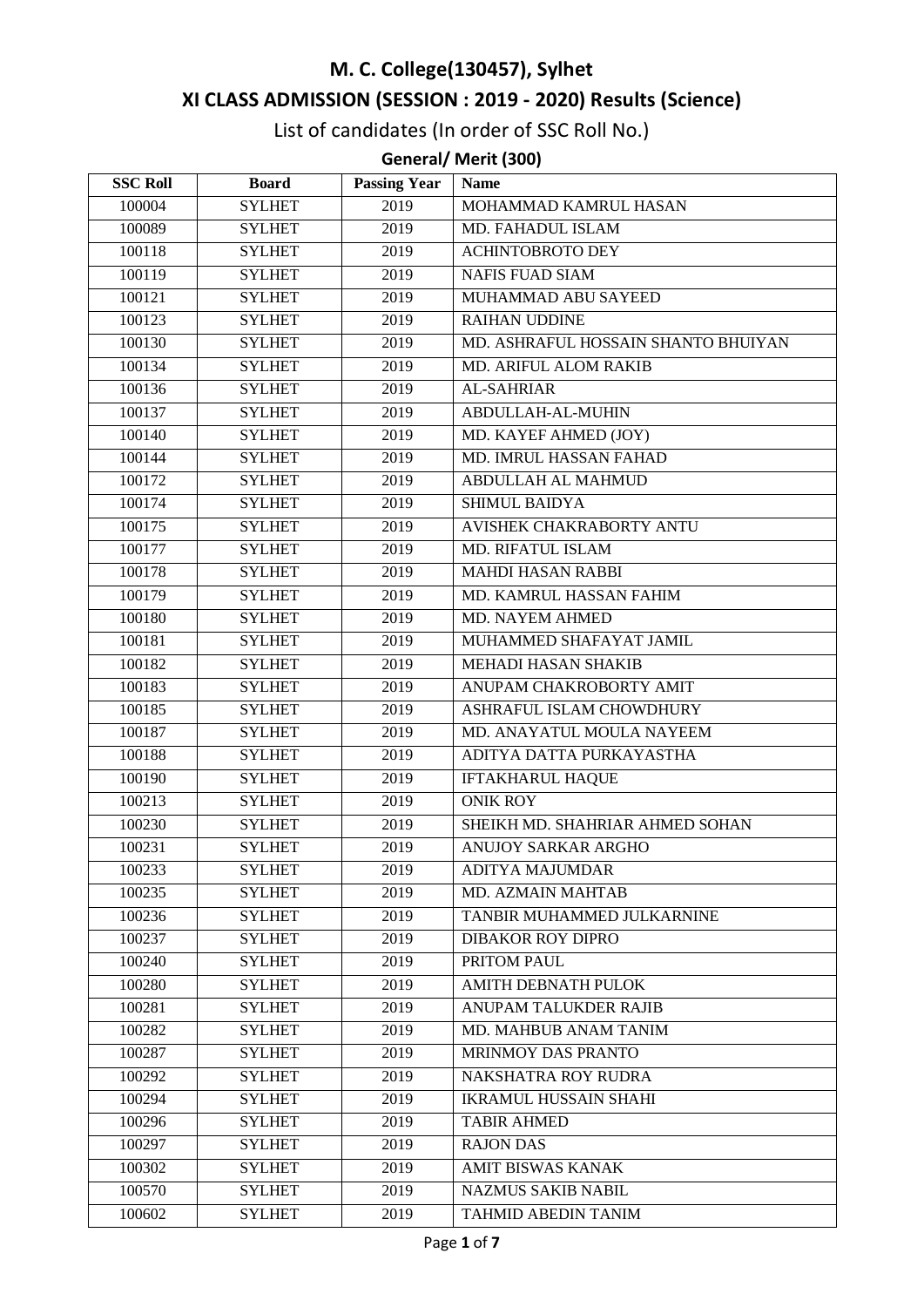| 100647 | <b>SYLHET</b>                  | 2019 | ABDUL HAMID KAMRAN             |
|--------|--------------------------------|------|--------------------------------|
| 100859 | <b>SYLHET</b>                  | 2019 | MD. AHNAFUZZAMAN MINHAJ        |
| 100861 | <b>SYLHET</b>                  | 2019 | <b>TAREQ SHAMS</b>             |
| 100865 | <b>SYLHET</b>                  | 2019 | <b>MD. ASHRAFUZZAMAN</b>       |
| 100869 | <b>SYLHET</b>                  | 2019 | <b>UBAIDUR RAHMAN</b>          |
| 100877 | <b>SYLHET</b>                  | 2019 | <b>IMTIAJ AHMED RAJ</b>        |
| 100881 | <b>SYLHET</b>                  | 2019 | MD. AJMAIN ADIL KHAN (ZABED)   |
| 100891 | <b>SYLHET</b>                  | 2019 | <b>DEBASHISH MOJUMDER</b>      |
| 100902 | <b>SYLHET</b>                  | 2019 | <b>ARNOB KANTI SINGHA</b>      |
| 100903 | <b>SYLHET</b>                  | 2019 | PANKOJ DEB NATH SUJON          |
| 100907 | <b>SYLHET</b>                  | 2019 | SYED SAFWAN FYEAZ              |
| 100910 | <b>SYLHET</b>                  | 2019 | MD. IMTIAZ ASIF                |
| 100916 | <b>SYLHET</b>                  | 2019 | SHAHJALAL AL ZUBAER            |
| 100929 | <b>SYLHET</b>                  | 2019 | DEBANJAN DEB RATUL             |
| 100930 | <b>SYLHET</b>                  | 2019 | <b>SADMAN SAKIB</b>            |
| 100931 | <b>SYLHET</b>                  | 2019 | <b>ARAT MUKTASID</b>           |
| 100932 | <b>SYLHET</b>                  | 2019 | <b>SATYAKI SHOME</b>           |
| 100933 | <b>SYLHET</b>                  | 2019 | MUHAMMAD HUSSAIN               |
| 100936 | <b>SYLHET</b>                  | 2019 | <b>MUHAMMAD HASAN</b>          |
| 100941 | <b>SYLHET</b>                  | 2019 | SEMANTO PURKAYSTHA             |
| 100994 | <b>SYLHET</b>                  | 2019 | <b>SAMIHA NEWAZ</b>            |
| 100995 | <b>SYLHET</b>                  | 2019 | <b>TAZRIA YOUSUF CHOWDHURY</b> |
| 100996 | <b>SYLHET</b>                  | 2019 | <b>JAHRA ZAMAN RAFA</b>        |
| 100997 | <b>SYLHET</b>                  | 2019 | <b>WAZIHA IBNAT</b>            |
| 100998 | <b>SYLHET</b>                  | 2019 | HUMAYRA MAZUMDER               |
| 101000 | <b>SYLHET</b>                  | 2019 | <b>JANASREE ROY SHATABDEE</b>  |
| 101001 | <b>SYLHET</b>                  | 2019 | MAHJABIN ISLAM SINTHIHA        |
| 101002 |                                | 2019 | <b>TASNIA AZAD</b>             |
| 101003 | <b>SYLHET</b><br><b>SYLHET</b> | 2019 | MAHDIYA RAHMAN SUKANYA         |
| 101004 | <b>SYLHET</b>                  | 2019 | <b>RUPU RANI GHOSH</b>         |
|        | <b>SYLHET</b>                  |      | <b>SABIHA BAKTH</b>            |
| 101006 |                                | 2019 | NOWRIN JAHAN ANIKA             |
| 101019 | <b>SYLHET</b>                  | 2019 |                                |
| 101021 | <b>SYLHET</b>                  | 2019 | TABASSUM IQBAL CHOWDHURY       |
| 101022 | <b>SYLHET</b>                  | 2019 | <b>MAYESHA TABASSUM</b>        |
| 101027 | <b>SYLHET</b>                  | 2019 | KAZI NISAH MARIYAM             |
| 101046 | <b>SYLHET</b>                  | 2019 | <b>KEYA GOSWAMI</b>            |
| 101049 | <b>SYLHET</b>                  | 2019 | PRITHIBI ROY SHORNA            |
| 101051 | <b>SYLHET</b>                  | 2019 | SANJEEDA MEHJABIN HUSSAIN      |
| 101052 | <b>SYLHET</b>                  | 2019 | MURSHEDA AHMED NUHA            |
| 101055 | <b>SYLHET</b>                  | 2019 | <b>AHANA TALUKDER</b>          |
| 101067 | <b>SYLHET</b>                  | 2019 | MEHRIN BOR CHOWDHURY           |
| 101074 | <b>SYLHET</b>                  | 2019 | T. M. SADIA BEGUM              |
| 101110 | <b>SYLHET</b>                  | 2019 | ANUPOM DAS OMIO                |
| 101143 | <b>SYLHET</b>                  | 2019 | <b>ASHFAKUL ISLAM RAFI</b>     |
| 101242 | <b>SYLHET</b>                  | 2019 | <b>RAFSUN JANY SIAM</b>        |
| 101243 | <b>SYLHET</b>                  | 2019 | MUHAMMAD SIFAT UR REZA         |
| 101258 | <b>SYLHET</b>                  | 2019 | MUHAMMAD IBNA BOYAN            |
| 101259 | <b>SYLHET</b>                  | 2019 | MD. NUMAN SHORIF               |
| 101260 | <b>SYLHET</b>                  | 2019 | DAIYAN NOORY DAHY              |
| 101262 | <b>SYLHET</b>                  | 2019 | <b>FAHIM AHMED</b>             |
| 101264 | <b>SYLHET</b>                  | 2019 | MD. BAYZID HASAN NABIL         |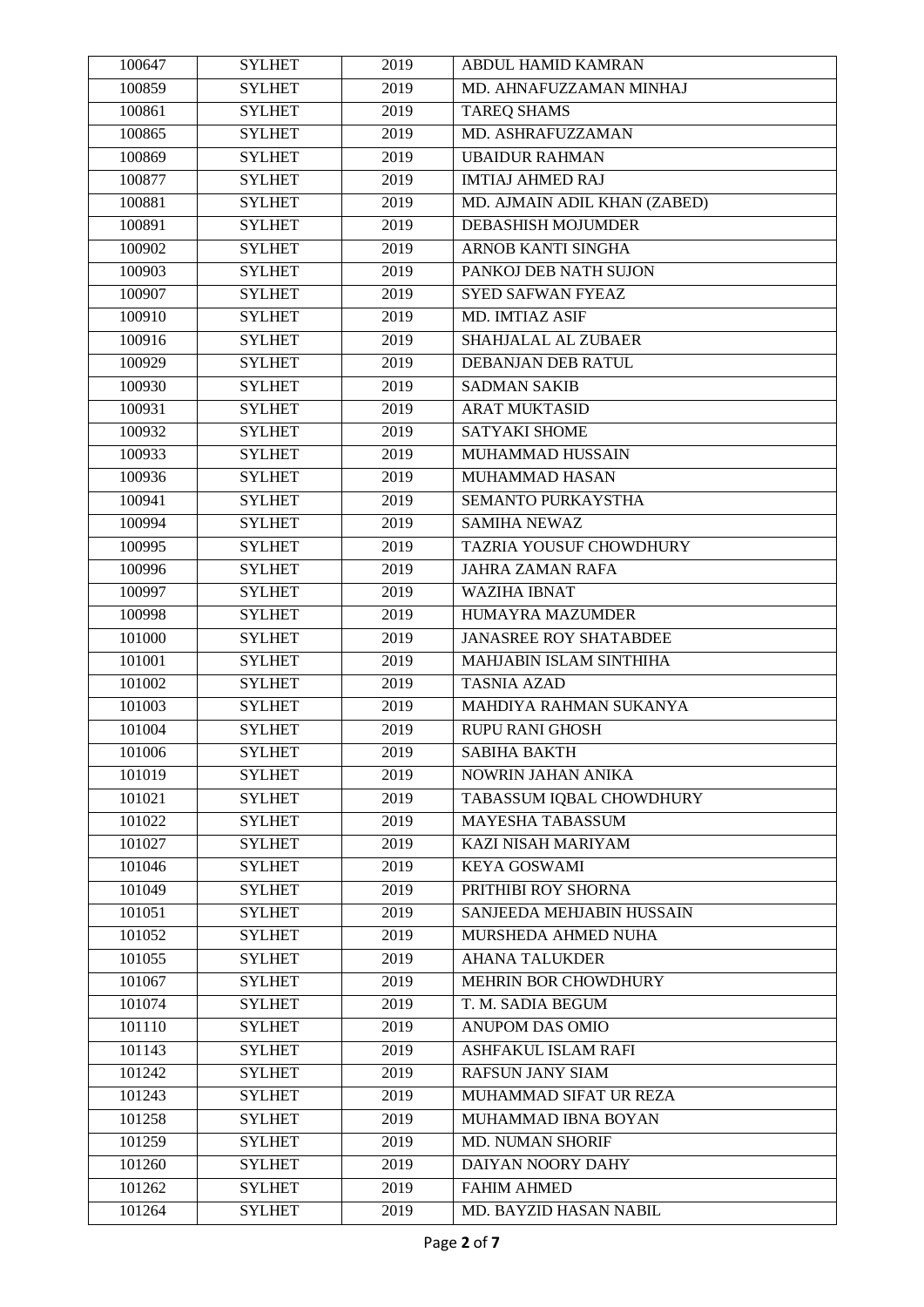| 101282 | <b>SYLHET</b>     | 2019 | MD. ASHRAFUL ALAM              |
|--------|-------------------|------|--------------------------------|
| 101283 | <b>SYLHET</b>     | 2019 | MIR TOFAZZAL HOSSAIN           |
| 101284 | <b>SYLHET</b>     | 2019 | SHAHEDUL HOSSEN SHOHAN         |
| 101297 | <b>SYLHET</b>     | 2019 | ARGHO BHATTACHARJEE            |
| 101298 | <b>SYLHET</b>     | 2019 | <b>HAMIM ALAM</b>              |
| 101299 | <b>SYLHET</b>     | 2019 | <b>SULEMAN HUSSAIN LAJEM</b>   |
| 101300 | <b>SYLHET</b>     | 2019 | <b>MARUF AHMED</b>             |
| 101327 | <b>SYLHET</b>     | 2019 | <b>MAINAK PAUL</b>             |
| 101328 | <b>SYLHET</b>     | 2019 | <b>HIRAT RAHMAN RAHI</b>       |
| 101335 | <b>SYLHET</b>     | 2019 | <b>IFTIAR MAHBUB FUAD</b>      |
| 101349 | <b>SYLHET</b>     | 2019 | <b>RIYA DEB CHOWDHURY</b>      |
| 101350 | <b>SYLHET</b>     | 2019 | <b>ZARIN TASNIM</b>            |
| 101351 | <b>SYLHET</b>     | 2019 | <b>SUCHITRA DAS SUCHI</b>      |
| 101397 | <b>SYLHET</b>     | 2019 | ANONYA TALUKDER BRISTY         |
| 101403 | <b>SYLHET</b>     | 2019 | MST. ALI HOMAIRA ZEBIN         |
| 101419 | <b>SYLHET</b>     | 2019 | <b>MONISHA GHOSH</b>           |
| 101420 | <b>SYLHET</b>     | 2019 | MST. SUMAIYA KHANOM            |
| 101438 | <b>SYLHET</b>     | 2019 | MD. MARUF AHMED EMON           |
| 101440 | <b>SYLHET</b>     | 2019 |                                |
|        |                   |      | FOKRUL ISLAM                   |
| 101445 | <b>SYLHET</b>     | 2019 | SHAKIUL ISLAM LASKAR           |
| 101526 | <b>SYLHET</b>     | 2019 | <b>SAMSUN NAHAR</b>            |
| 102045 | <b>SYLHET</b>     | 2019 | <b>AHSANUL HAQUE NIAZ</b>      |
| 102188 | <b>SYLHET</b>     | 2019 | MD.MAZHARUL ISLAM ABIR         |
| 102206 | <b>SYLHET</b>     | 2019 | RAGHU NANDAN ROY               |
| 102223 | <b>SYLHET</b>     | 2019 | NAHID MOSTAFA SHUCHI           |
| 102241 | <b>SYLHET</b>     | 2019 | <b>ISRAT JAHAN AKHI</b>        |
| 102256 | <b>SYLHET</b>     | 2019 | ISHAQ AL-AZAD                  |
| 102257 | <b>SYLHET</b>     | 2019 | <b>AMJAD HOSEN JILANY</b>      |
| 102258 | <b>SYLHET</b>     | 2019 | MAHID ULLAH BHUIYAN            |
| 102275 | <b>SYLHET</b>     | 2019 | <b>NASIM AHMED BAPPY</b>       |
| 102278 | <b>SYLHET</b>     | 2019 | MD. NURUZZAMAN TANIM           |
| 102289 | <b>SYLHET</b>     | 2019 | <b>DEBASHIS DAS SHUVO</b>      |
| 102297 | <b>SYLHET</b>     | 2019 | <b>MAHBUB SUBHANI TAHA</b>     |
| 102298 | <b>CHITTAGONG</b> | 2019 | <b>MAYEDA BINTE MARUF</b>      |
| 102300 | <b>SYLHET</b>     | 2019 | MD. TALHA BIN HELAL            |
| 102314 | <b>SYLHET</b>     | 2019 | MD. AHSAN ARAF KHAN            |
| 102318 | <b>SYLHET</b>     | 2019 | <b>SHAH MD. TAKRIM</b>         |
| 102319 | <b>SYLHET</b>     | 2019 | MD. SHAKIB AHMED MAHI          |
| 102321 | <b>SYLHET</b>     | 2019 | MAHTABUR RAHMAN CHOWDHURY      |
| 102328 | <b>SYLHET</b>     | 2019 | MD. MONOWER HUSSAIN MASHRU     |
| 102333 | <b>SYLHET</b>     | 2019 | <b>INTISAR AHMED CHOWDHURY</b> |
| 102346 | <b>SYLHET</b>     | 2019 | ABDULLAH AL MAHMUD             |
| 102364 | <b>SYLHET</b>     | 2019 | S. M. ADIL HAQUE PLABON        |
| 102379 | <b>SYLHET</b>     | 2019 | MD. MISBAHUR RAHMAN JAHID      |
| 102382 | <b>SYLHET</b>     | 2019 | MD ASHRAF SIDDIQI              |
| 102386 | <b>SYLHET</b>     | 2019 | <b>ABDUSH SHOHID</b>           |
| 102399 | <b>SYLHET</b>     | 2019 | <b>AJMOL HOSSAIN SAD</b>       |
| 102401 | <b>SYLHET</b>     | 2019 | MD. SHADIKUR RAHMAN FAHIAN     |
| 102420 | <b>SYLHET</b>     | 2019 | <b>SABINA YASMIN</b>           |
| 102431 | <b>SYLHET</b>     | 2019 | ANAMIKA ROY SRISTY             |
| 102435 | <b>SYLHET</b>     | 2019 | <b>ISHA DEB</b>                |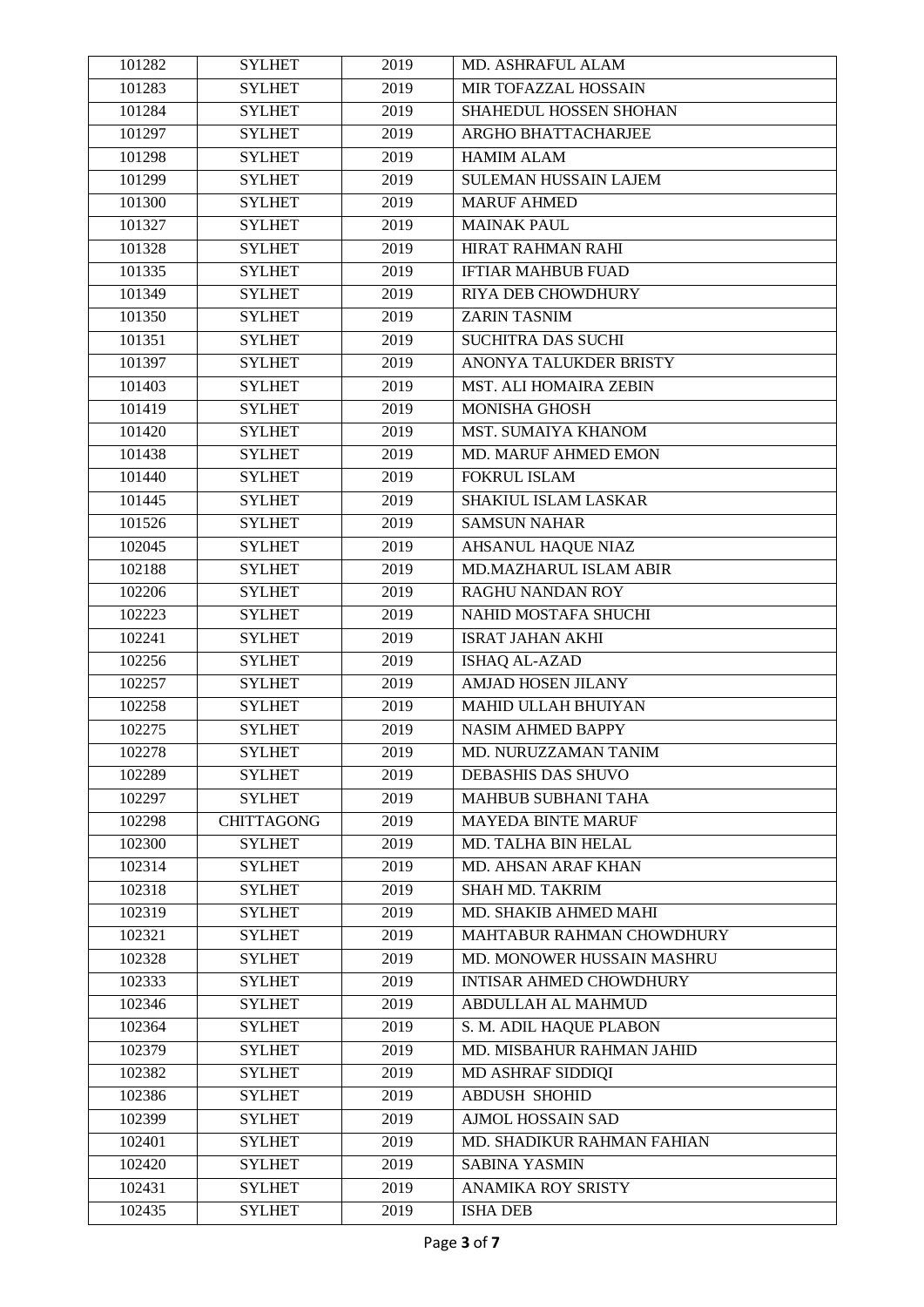| 102440 | <b>SYLHET</b> | 2019 | SYEDA TAMIMA SAMA PARSA         |
|--------|---------------|------|---------------------------------|
| 102441 | <b>SYLHET</b> | 2019 | <b>SAIMA AMIR PREMA</b>         |
| 102454 | <b>SYLHET</b> | 2019 | <b>SAMIA ABEDIN</b>             |
| 102458 | <b>SYLHET</b> | 2019 | NASEHA AZRAF CHOWDHURY          |
| 102460 | <b>SYLHET</b> | 2019 | <b>MASNUNAH ISLAM SADIA</b>     |
| 102482 | <b>SYLHET</b> | 2019 | <b>NAJIA BEGUM NAJIFA</b>       |
| 102495 | <b>SYLHET</b> | 2019 | <b>SADIA ZAMAN</b>              |
| 102496 | <b>SYLHET</b> | 2019 | SHAH NOWSHIN TABASSUM           |
| 102504 | <b>SYLHET</b> | 2019 | <b>FAYRUJ HAQUE MALIHA</b>      |
| 104628 | <b>SYLHET</b> | 2019 | <b>TANVIR AHMED NOYON</b>       |
| 104935 | <b>SYLHET</b> | 2019 | <b>HRIDHI KUMAR ROY</b>         |
| 105346 | <b>SYLHET</b> | 2019 | PROTHAMA BHOWMICK ATHHAI        |
| 105983 | <b>SYLHET</b> | 2019 | FARJANA MAHJABIN REMU           |
| 106042 | <b>SYLHET</b> | 2019 | TASBIHA SABRIN LIKHA            |
| 106335 | <b>SYLHET</b> | 2019 | SHAHA AKTHER OYSHI              |
| 106748 | <b>SYLHET</b> | 2019 | MOHAMMOD TAHMID SHAHRIYAR RIFAT |
| 106749 | <b>SYLHET</b> | 2019 | <b>IMDAD ULLAH HADI</b>         |
| 106753 | <b>SYLHET</b> | 2019 | KHAIRUL ISLAM TUHEL             |
| 106754 | <b>SYLHET</b> | 2019 | <b>ANAN AHMED</b>               |
| 106800 | <b>SYLHET</b> | 2019 | MEHREEN JAHRA AL JANNA          |
| 106801 | <b>SYLHET</b> | 2019 | SUMAYA ISRAT TAMANNA            |
| 106805 | <b>SYLHET</b> | 2019 | <b>ZIHAN AKTHER SHAMMI</b>      |
| 106835 | <b>SYLHET</b> | 2019 | TAHRIMA ZAMAN AZHA              |
| 106844 | <b>SYLHET</b> | 2019 | MOHAMMAD ABDULLAH AL MAMUN      |
| 106849 | <b>SYLHET</b> | 2019 | MD. MARUF E ELAHI               |
| 106850 | <b>SYLHET</b> | 2019 | HIMEL CHANDRA DAS               |
| 106853 | <b>SYLHET</b> | 2019 | FARHAN AHMED MASUM              |
| 106876 | <b>SYLHET</b> | 2019 | <b>BIKASH BISWAS</b>            |
| 106883 | <b>SYLHET</b> | 2019 | <b>ANTORA NATH AKHI</b>         |
| 106995 | <b>SYLHET</b> | 2019 | <b>NAZMUS SAKIB NIHAL</b>       |
| 107012 | <b>SYLHET</b> | 2019 | MONEM SHAHRIAR ABIR             |
| 107760 | <b>SYLHET</b> | 2019 | ANINDITA CHOUDHURY              |
| 107762 | <b>SYLHET</b> | 2019 | PROMA RANI GHOSH                |
| 107766 | <b>SYLHET</b> | 2019 | <b>AKILA ABIDA</b>              |
| 107780 | <b>SYLHET</b> | 2019 | ETTILA DAS TITHI                |
| 107823 | <b>SYLHET</b> | 2019 | RITTIKA ACHARJEE                |
| 107824 | <b>SYLHET</b> | 2019 | PAPEYA JANNATH                  |
| 107826 | <b>SYLHET</b> | 2019 | <b>ISRAT JAHAN JUHA</b>         |
| 107828 | <b>SYLHET</b> | 2019 | NAZIFA ANJUM CHOWDHURY          |
| 107829 | <b>SYLHET</b> | 2019 | SHAMIMA YEASMIN                 |
| 107832 | <b>SYLHET</b> | 2019 | <b>SADIA SULTANA</b>            |
| 107880 | <b>SYLHET</b> | 2019 | ARIAH TAHSINAH TASNIM           |
|        |               |      |                                 |
| 107881 | <b>SYLHET</b> | 2019 | SANJIDA ISLAM SHAILA            |
| 107882 | <b>SYLHET</b> | 2019 | <b>SHORMI DAS</b>               |
| 107885 | <b>SYLHET</b> | 2019 | CHOWDHURY TAHSIN HABIB NIHA     |
| 107888 | <b>SYLHET</b> | 2019 | PRIOMA ROY SINTHY               |
| 107891 | <b>SYLHET</b> | 2019 | <b>IFFAT NABILA</b>             |
| 107895 | <b>SYLHET</b> | 2019 | <b>NAFISA SADAF</b>             |
| 107902 | <b>SYLHET</b> | 2019 | ORPY DEY PUJA                   |
| 107942 | <b>SYLHET</b> | 2019 | MALIHA JANNAT CHOWDHURY         |
| 107944 | <b>SYLHET</b> | 2019 | PUSHPITA SIKDER                 |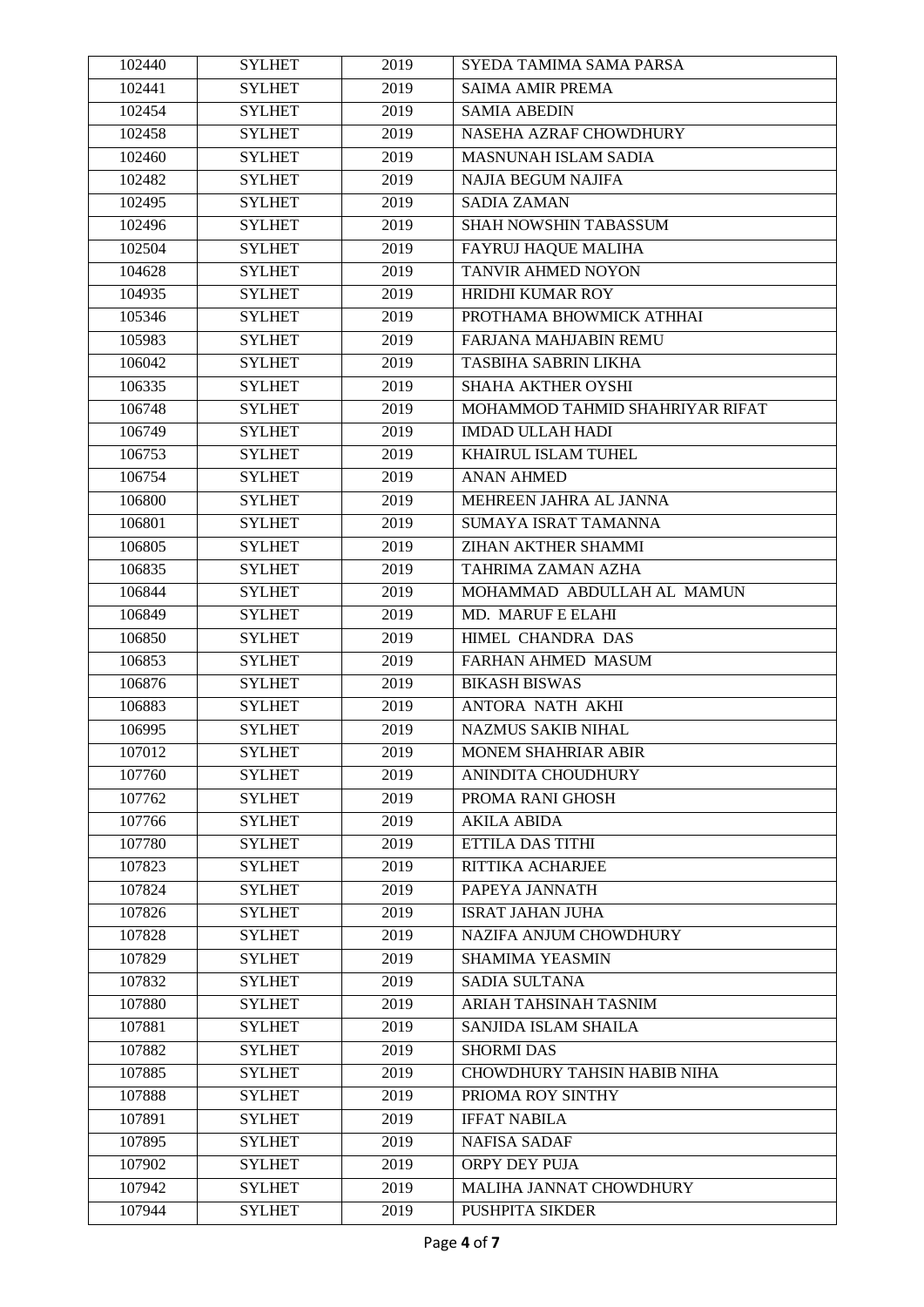| 107946 | <b>SYLHET</b> | 2019 | TAHMIDA FATHEMA CHOWDHURY NIVITA |
|--------|---------------|------|----------------------------------|
| 107948 | <b>SYLHET</b> | 2019 | SABEKUN NAHAR SNEHA              |
| 107949 | <b>SYLHET</b> | 2019 | <b>JANNATUL FERDOUS TAJREE</b>   |
| 107951 | <b>SYLHET</b> | 2019 | <b>MARIA AKTER MARIAM</b>        |
| 107952 | <b>SYLHET</b> | 2019 | SHISITA SARKAR SETU              |
| 107958 | <b>SYLHET</b> | 2019 | <b>SUSMITA DUTTA</b>             |
| 107993 | <b>SYLHET</b> | 2019 | <b>TAPOTI ROY SUCHI</b>          |
| 108289 | <b>SYLHET</b> | 2019 | TARIQ MAHMUD ABDULLAH            |
| 108306 | <b>SYLHET</b> | 2019 | <b>MD. SAKIB NUR</b>             |
| 108322 | <b>SYLHET</b> | 2019 | <b>ISHRAT JAHAN TAHIYA</b>       |
| 108721 | <b>SYLHET</b> | 2019 | MD. MAHFUJUL ISLAM               |
| 108727 | <b>SYLHET</b> | 2019 | MD. NAZRUL ISLAM                 |
| 108791 | <b>SYLHET</b> | 2019 | MD. FAKRUL ISLAM                 |
| 108889 | <b>SYLHET</b> | 2019 | TANVIR AHMED CHOWDHURY           |
| 109240 | <b>SYLHET</b> | 2019 | MD. DELOWER HOSEN                |
| 109280 | <b>SYLHET</b> | 2019 | FATEMA JANNAT ALAVY              |
| 109357 | <b>SYLHET</b> | 2019 | NUSYBA TAHSIN NIZUM              |
| 109500 | <b>SYLHET</b> | 2019 | REHNUMA TABASSUM HAQUE CHOWDHURY |
| 109503 | <b>SYLHET</b> | 2019 | <b>KEYA RANI PAUL</b>            |
| 109506 | <b>SYLHET</b> | 2019 | <b>ANAMIKA DEB</b>               |
| 109508 | <b>SYLHET</b> | 2019 | <b>KOLI RANI DAS</b>             |
| 109650 | <b>SYLHET</b> | 2019 | NURUZZAMAN TALUKDAR              |
| 109652 | <b>SYLHET</b> | 2019 | NAYON DATTA                      |
| 109871 | <b>SYLHET</b> | 2019 | KHOIROM ANANTA ONI               |
| 110039 | <b>SYLHET</b> | 2019 | <b>AMIT MALAKAR</b>              |
| 110234 | <b>SYLHET</b> | 2019 | <b>NAHIDA AKTER</b>              |
| 110986 | <b>SYLHET</b> | 2019 | <b>NAZMUN NAHAR SHIFA</b>        |
| 111167 | <b>SYLHET</b> | 2019 | MISHKATUL AREFIN IMON            |
| 111857 | <b>SYLHET</b> | 2019 | <b>DIPTE PAUL</b>                |
| 111901 | <b>SYLHET</b> | 2019 | ANUSHUA BHATTACHARJEE            |
| 111911 | <b>SYLHET</b> | 2019 | PROGGA DAS                       |
| 112218 | <b>SYLHET</b> | 2019 | NAZIFA TABASSUM AKISHA           |
| 113018 | <b>SYLHET</b> | 2019 | <b>ANUPOMA DEVI</b>              |
| 113475 | <b>SYLHET</b> | 2019 | <b>M M SUKARNO SARWOAR</b>       |
| 113477 | <b>SYLHET</b> | 2019 | M. SHAHRIYAR QUADIR SOURAV       |
| 113478 | <b>SYLHET</b> | 2019 | HASAN MAHMUD KHAN SAKIB          |
| 113479 | <b>SYLHET</b> | 2019 | ISHTIAK MAHMUD RUHAN             |
| 113483 | <b>SYLHET</b> | 2019 | MD.LABIB TAZWAR NAHEE            |
| 113484 | <b>SYLHET</b> | 2019 | AHSANUL KARIM MUSA               |
| 113485 | <b>SYLHET</b> | 2019 | KOYES AHMED JOY                  |
| 114386 | <b>SYLHET</b> | 2019 | <b>SRIJON DAS DHRUBO</b>         |
| 114390 | <b>SYLHET</b> | 2019 | ARUP RATAN DEY                   |
| 114405 | <b>SYLHET</b> | 2019 | <b>TASKIA KHANAM</b>             |
| 114406 | <b>SYLHET</b> | 2019 | <b>SABIKUN NAHAR NAZAT</b>       |
| 114407 | <b>SYLHET</b> | 2019 | <b>SAMIA SULTANA</b>             |
| 114409 | <b>SYLHET</b> | 2019 | PRERONA PAUL                     |
| 114410 | <b>SYLHET</b> | 2019 | <b>RIMA RANI DAS</b>             |
| 114710 | <b>SYLHET</b> | 2019 | <b>OVIK DEB</b>                  |
| 114725 | <b>SYLHET</b> | 2019 | SYED TANJIM ALI MUSADDIK         |
| 114827 |               | 2019 | MD. MASUD ALAM                   |
|        | <b>SYLHET</b> |      |                                  |
| 114931 | <b>SYLHET</b> | 2019 | EHTESHAM AHMED ZILAN             |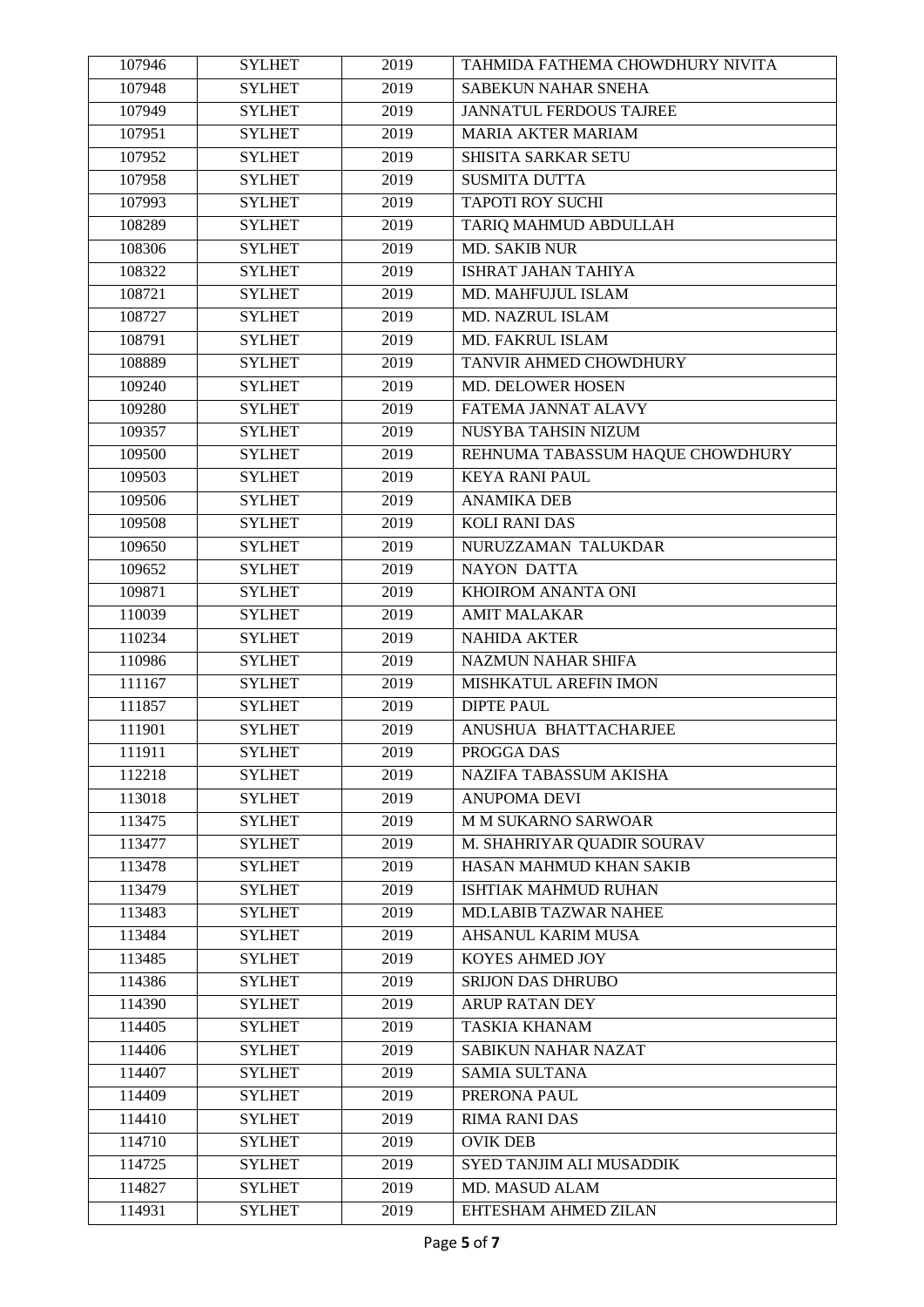| 115298           | <b>SYLHET</b>                      | 2019         | <b>ANTAR DAS</b>                             |
|------------------|------------------------------------|--------------|----------------------------------------------|
| 115450           | <b>SYLHET</b>                      | 2019         | FABIHA MUNNYAT PONNY                         |
| 116308           | <b>SYLHET</b>                      | 2019         | <b>NAZIFAH SAYEMA MISHU</b>                  |
| 116379           | <b>SYLHET</b>                      | 2019         | MEHRAJ AHMED CHOWDHURY FAHIMA                |
| 116401           | <b>SYLHET</b>                      | 2019         | SHAILY TALUKDER OPI                          |
| 117304           | <b>SYLHET</b>                      | 2019         | <b>SAYEM AHMED SHAYEED</b>                   |
| 117305           | <b>SYLHET</b>                      | 2019         | <b>OLIUR RAHMAN ANIK</b>                     |
| 117323           | <b>SYLHET</b>                      | 2019         | <b>RIMPY RANI PAUL</b>                       |
| 118456           | <b>SYLHET</b>                      | 2019         | <b>NAZIA AFRIN TURNA</b>                     |
| 118457           | <b>SYLHET</b>                      | 2019         | LUBABATUL FAYEEJA MEEM                       |
| 118458           | <b>SYLHET</b>                      | 2019         | MITHILA FARZANA MOMU                         |
| 118460           | <b>SYLHET</b>                      | 2019         | <b>DILSHAD ANJUM</b>                         |
| 118469           | <b>SYLHET</b>                      | 2019         | <b>JAKIA NOWRIN TONNI</b>                    |
| 118490           | <b>SYLHET</b>                      | 2019         | RIFAH NANJIBA TASNIM                         |
| 118491           | <b>SYLHET</b>                      | 2019         | SAMIHA JANNAH NAJAH                          |
| 118494           | <b>SYLHET</b>                      | 2019         | <b>ARSHIKA NOOR</b>                          |
| 118496           | <b>SYLHET</b>                      | 2019         | MANSURA KHANAM MYSHA                         |
| 118498           | <b>SYLHET</b>                      | 2019         | SHARIF AHSANA RAHMAN SAMANTA                 |
| 118504           | <b>SYLHET</b>                      | 2019         | <b>AKRAHIM NABILA</b>                        |
| 118783           | <b>SYLHET</b>                      | 2019         | MD. SOWROV MIA                               |
| 119131           | <b>SYLHET</b>                      | 2019         | AL RAFI SADWAN                               |
| 119462           | <b>SYLHET</b>                      | 2019         | <b>SOSTHI MALAKAR</b>                        |
| 119484           | <b>SYLHET</b>                      | 2019         | MD. AL-AMIN                                  |
| 119915           | <b>SYLHET</b>                      | 2019         | <b>TAJNIA CHOWDHURY</b>                      |
| 120596           | <b>SYLHET</b>                      | 2019         | <b>MD.SAYDUL HASAN</b>                       |
| 121171           | <b>SYLHET</b>                      | 2019         | MOHAMMED ZILLUR RAHMAN                       |
| 121173           | <b>SYLHET</b>                      | 2019         | <b>MAHBUBUR RAHMAN</b>                       |
| 121174           | <b>SYLHET</b>                      | 2019         | SHIMUL AHMED                                 |
| 121191           | <b>SYLHET</b>                      | 2019         | PRITOM DAS                                   |
| 121197           | <b>SYLHET</b>                      | 2019         | NELIMA RANI DAS RAKHI                        |
| 121270           | <b>SYLHET</b>                      | 2019         | <b>AHMED MOKSUDUR RAHMAN</b>                 |
| 121735           | <b>SYLHET</b>                      | 2019         | SHOUKAT CHOWDHURY                            |
| 121781           | <b>SYLHET</b>                      | 2019         | SHANGHITA NAHA SRISTY                        |
| 122187           | <b>SYLHET</b>                      | 2019         | MST. MAHFUJA JANNATH MIMI                    |
| 122602           | <b>SYLHET</b>                      | 2019         | DIBYODUTI DHAR                               |
| 122605           | <b>SYLHET</b>                      | 2019         | MD. ISHRAQ AL ADIB                           |
| 123715           | <b>CHITTAGONG</b>                  | 2019         | SHAHIDUL ISLAM MINAR                         |
| 178503           | <b>RAJSHAHI</b>                    | 2019         | <b>MITHILA SARKAR</b>                        |
| 267962           | <b>DINAJPUR</b>                    | 2019         | MERAJ HOSSAIN PROMIT                         |
| 271357           | <b>BTEB</b>                        | 2019         | <b>IBRAHIM KHALIL</b><br>SOURAV AHMED HRIDOY |
| 271359           | <b>BTEB</b>                        | 2019         |                                              |
| 271360           | <b>BTEB</b>                        | 2019         | <b>SAGOR BASHAR</b>                          |
| 271369           | <b>BTEB</b>                        | 2019         | SANJIDA AKTER PAPIA                          |
| 271370           | <b>BTEB</b>                        | 2019         | <b>MST. SHIMA AKTER</b>                      |
| 271380           | <b>BTEB</b>                        | 2019         | <b>TOFAZZAL HOSSAIN</b>                      |
| 271385           | <b>BTEB</b>                        | 2019         | <b>MST. SHIMLA AKTER</b>                     |
| 271393           | <b>BTEB</b>                        | 2019         | HALIMA AKTER NAYEEMA                         |
| 271406           | <b>BTEB</b>                        | 2019         | <b>HALIMA BEGUM</b>                          |
| 435367<br>435371 | <b>MADRASAH</b><br><b>MADRASAH</b> | 2019<br>2019 | SHIRAJUL ISLAM SAYEM<br><b>JAHIRUL ISLAM</b> |
| 435376           | <b>MADRASAH</b>                    | 2019         | <b>NEAMUL HASSAN</b>                         |
|                  |                                    |              |                                              |